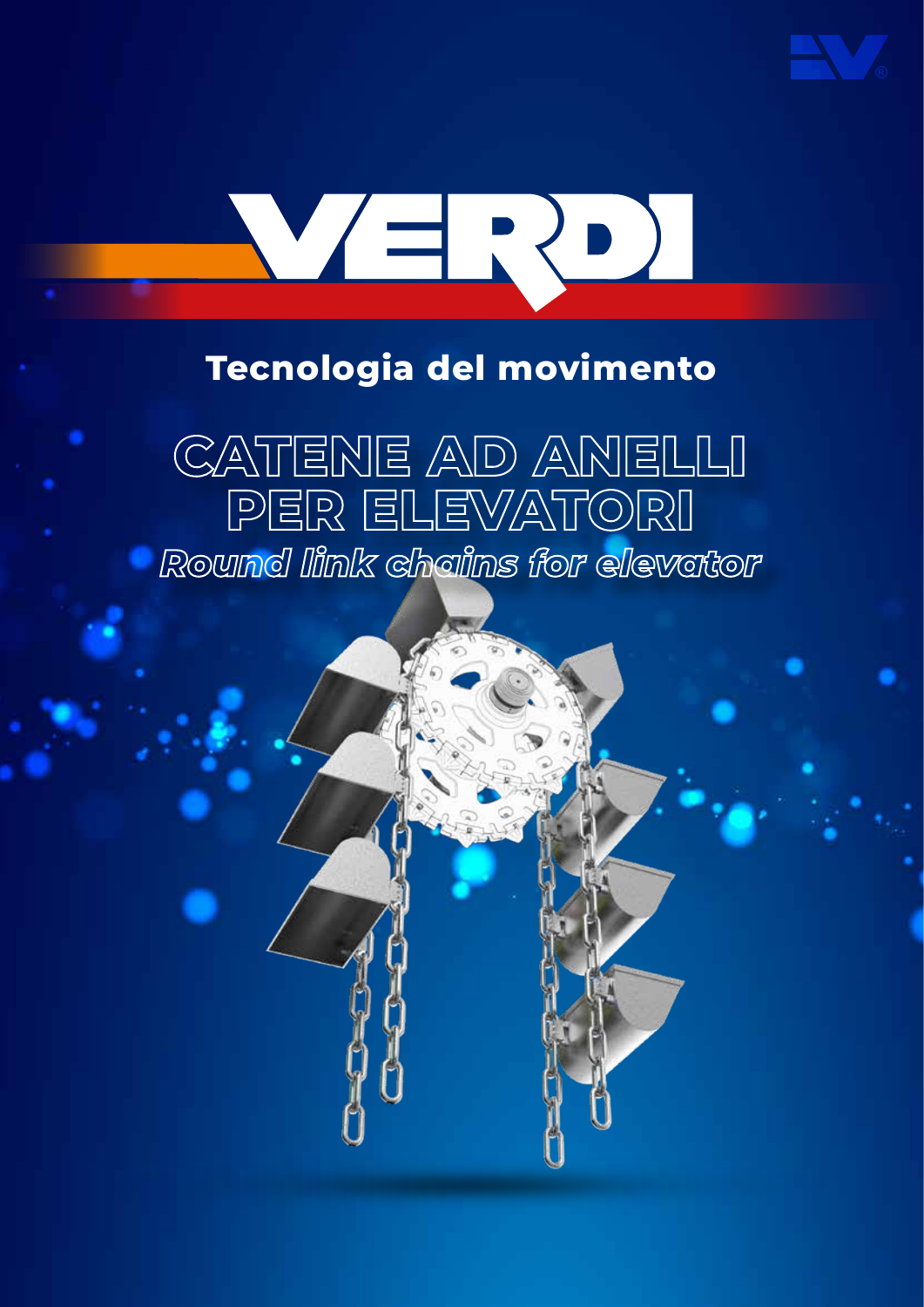# **CATENE AD ANELLI** *Round link chains*



### Catena in tralci DIN 764 - *Chain ends din 764*

| ø<br>Nominale Passo<br>Nominal Pitch<br>d | p   | <b>Tolleranze</b><br>ammesse<br>Allowed<br>tollerances | W <sub>2</sub> | W.<br>max. min. | Lunghezza<br>interna di un<br>tralcio a 11 anelli<br>Inner lenght of<br>11 link strands<br>L | <b>Tolleranza</b><br>ammessa su<br>11 anelli<br>Allowed<br>tolerance on<br>11 links |                |     | Carico minimo di rottura<br>Minimum breaking force<br>$kN^*$ |     |            |        | <b>Massa</b><br><b>Mass</b> | Ganci portatazze<br>corrispondenti<br><b>DIN 5699</b><br>Corresponding chain<br>shacklers DIN 5699<br>for wheels |                         |
|-------------------------------------------|-----|--------------------------------------------------------|----------------|-----------------|----------------------------------------------------------------------------------------------|-------------------------------------------------------------------------------------|----------------|-----|--------------------------------------------------------------|-----|------------|--------|-----------------------------|------------------------------------------------------------------------------------------------------------------|-------------------------|
| mm                                        | mm  | mm                                                     | mm             | mm              | mm                                                                                           | mm                                                                                  | 2H<br>standard | 3H  | S <sub>3</sub>                                               |     | S4 3HS 3HX |        | kg/m<br>$\cong$             | lisce<br>smooth<br>t                                                                                             | dentate<br>toothed<br>t |
| 10                                        | 35  | $+0.6 -0.3$                                            | 36             | 14              | 385                                                                                          | $+1.7 -0.9$                                                                         | 48             | 61  | 61                                                           | 63  | 55         | 48     | $\overline{2}$              | 35 45                                                                                                            | 35                      |
| 13                                        | 45  | $+0.7 - 0.4$                                           | 47             | 18              | 495                                                                                          | $+2.2 -1.1$                                                                         | 75             | 96  | 98                                                           | 106 | 89         | 75     | 3.5                         | 45 56                                                                                                            | 45                      |
| 16                                        | 56  | $+0.9 -0.5$                                            | 58             | 22              | 616                                                                                          | $+2.8 -1.4$                                                                         | 115            | 140 | 148                                                          | 160 | 130        | 115    | 5.2                         | 56 63                                                                                                            | 56                      |
| 18                                        | 63  | $+1.0 -0.5$                                            | 65             | 24              | 693                                                                                          | $+3.1 -1.6$                                                                         | 140            | 180 | 188                                                          | 204 | 165        | 140    | 6.5                         | 63 70                                                                                                            | 63                      |
| 20                                        | 70  | $+1.1 - 0.6$                                           | 72             | 27              | 770                                                                                          | $+3.5 -1.8$                                                                         | 180            | 225 | 232                                                          | 251 | 205        | 180    | 8.2                         | 70 80                                                                                                            | 70                      |
| 23                                        | 80  | $+1.3 -0.7$                                            | 83             | 31              | 880                                                                                          | $+4-2$                                                                              | 225            | 280 | 307                                                          | 332 | 250        | 225    | 11.0                        | 80 91                                                                                                            | 80                      |
| 26                                        | 91  | $+1.5 - 0.8$                                           | 94             | 35              | 1001                                                                                         | $+4.5 -2.3$                                                                         | 260            | 360 | 392                                                          | 425 | 310        | 260    | 14.0                        | 91 105                                                                                                           | 91                      |
| 30                                        | 105 | $+1.7 -0.9$                                            | 108            | 39              | 1155                                                                                         | $+5.2 -2.7$                                                                         | 350            | 450 | 523                                                          | 565 | 400        | 350    | 19.0                        | 105 126                                                                                                          | 105                     |
| 36                                        | 126 | $+2.1 -1.1$                                            | 130            | 47              | 1386                                                                                         | $+6.3 - 3.2$                                                                        | 500            | 630 | 753                                                          | 814 | 565        | $\sim$ | 26.5                        | 126 147                                                                                                          | 126                     |
| 39                                        | 136 | $+2.2 - 1.2$                                           | 140            | 51              | 1496                                                                                         | $+6.7 - 3.4$                                                                        | 560            | 750 | 884                                                          | 956 |            |        | 31.0                        | 147                                                                                                              |                         |
| 42                                        | 147 | $+2.4 -1.3$                                            | 151            | 55              | 1617                                                                                         | $+7.3 - 3.7$                                                                        | 680            | 680 | 1025                                                         |     |            |        | 36.0                        | 147                                                                                                              | 147                     |

(\*) Tolleranza -10% secondo i lotti di produzione; classe S3/S4: tolleranza -20%. *(\*) Tolerance -10%, depending on batches; class S3/S4: tolerance -20%*

### Catena in tralci DIN 766 - *Chain ends din 766*

| ø<br>Nominale Passo<br>Nominal<br>d | Pitch<br>p | <b>Tolleranze</b><br>ammesse<br>Allowed<br>tollerances | $W_{2}$<br>max. | W,<br>min. | Lunghezza<br>interna di un<br>tralcio a 11 anelli<br>Inner lenght of<br>11 link strands<br>L | <b>Tolleranza</b><br>ammessa su<br>11 anelli<br>Allowed<br>tolerance on<br><b>11 links</b> |                |     | $kN^*$         |     | Carico minimo di rottura<br>Minimum breaking force |     | <b>Massa</b> | Ganci portatazze<br>corrispondenti<br><b>DIN 5699</b><br>Mass Corresponding chain<br>shacklers DIN 5699<br>for wheels |
|-------------------------------------|------------|--------------------------------------------------------|-----------------|------------|----------------------------------------------------------------------------------------------|--------------------------------------------------------------------------------------------|----------------|-----|----------------|-----|----------------------------------------------------|-----|--------------|-----------------------------------------------------------------------------------------------------------------------|
| mm                                  | mm         | mm                                                     | mm              | mm         | mm                                                                                           | mm                                                                                         | 2H<br>standard | 3H  | S <sub>3</sub> |     | S4 3HS 3HX                                         |     | kg/m         |                                                                                                                       |
| 13                                  | 36         | $+0.6 -0.3$                                            | 47              | 15.6       | 396                                                                                          | $+1.7 -0.9$                                                                                | 75             | 96  | 98             | 106 | 89                                                 | 75  | 3.9          | 56                                                                                                                    |
| 16                                  | 45         | $+0.8 - 0.4$                                           | 58              | 19.2       | 495                                                                                          | $+2.2 -1.1$                                                                                | 115            | 140 | 148            | 160 | 130                                                | 115 | 5.8          | 63                                                                                                                    |
| 18                                  | 50         | $+0.8 - 0.4$                                           | 65              | 21.6       | 550                                                                                          | $+2.5 - 1.2$                                                                               | 140            | 180 | 188            | 204 | 165                                                | 140 | 7.4          | 70                                                                                                                    |
| 20                                  | 56         | $+1.0 -0.5$                                            | 72              | 24         | 616                                                                                          | $+2.8 - 1.4$                                                                               | 180            | 225 | 232            | 251 | 205                                                | 180 | 9.0          | 80                                                                                                                    |
| 23                                  | 64         | $+1.1 -0.5$                                            | 83              | 27.6       | 704                                                                                          | $+3.2 -1.6$                                                                                | 225            | 280 | 307            | 332 | 250                                                | 225 | 12.0         | 91                                                                                                                    |
| 26                                  | 73         | $+1.2 -0.6$                                            | 94              | 31.2       | 803                                                                                          | $+3.6 -1.8$                                                                                | 260            | 360 | 392            | 425 | 310                                                | 260 | 15.0         | 105                                                                                                                   |
| 30                                  | 84         | $+1.4 -0.7$                                            | 108             | 36         | 924                                                                                          | $+4.2 -2.1$                                                                                | 350            | 450 | 523            | 565 | 400                                                | 350 | 20.0         | 126                                                                                                                   |
| 36                                  | 101        | $+1.7 -0.8$                                            | 130             | 43.2       | 1111                                                                                         | $+5 - 2.5$                                                                                 | 500            | 630 | 753            | 814 |                                                    |     | 29.0         | 147                                                                                                                   |

<sup>(\*)</sup> Tolleranza -10% secondo i lotti di produzione; classe S3/S4: tolleranza -20%. *(\*) Tolerance -10%, depending on batches; class S3/S4: tolerance -20%*

ノヨ ソデ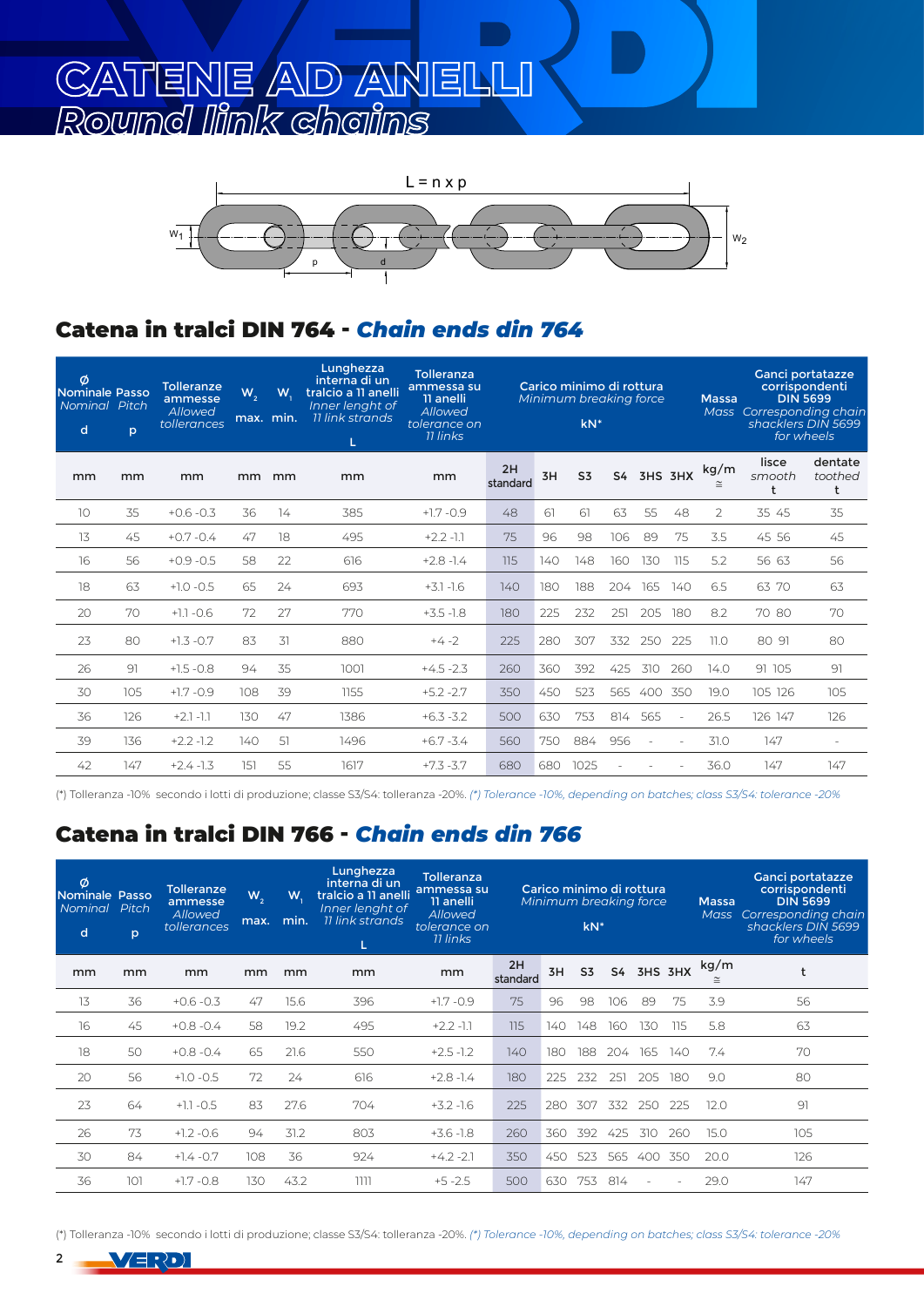# **MANIGLIONI PORTATAZZE** *Chain Shackles*



### Maniglioni portatazze DIN 745 - *Chain shackles DIN 745*

|       |    |     |      | <b>Dimensioni</b><br><b>Dimensions</b> |             |               |              |      |    |                | Carico minimo di rottura<br>Minimum breaking force |                      | <b>Massa</b><br><b>Mass</b> |                                  | Relativi tralci di catena per ruote<br>Corresponding chain strands for wheels |
|-------|----|-----|------|----------------------------------------|-------------|---------------|--------------|------|----|----------------|----------------------------------------------------|----------------------|-----------------------------|----------------------------------|-------------------------------------------------------------------------------|
|       |    |     |      |                                        | mm          |               |              |      |    |                | kN                                                 |                      | $kg \approx$                | mm                               | mm                                                                            |
|       | a  | b   | d,   | $d_{\eta}$                             | $d_{\rm z}$ | $d_{\lambda}$ | $d_{\kappa}$ | h.   |    | 2H<br>standard | 3H<br>3HS<br>3HX                                   | S3<br>S <sub>4</sub> |                             | lisce smooth<br>DIN 764/766<br>d | dentate toothed<br><b>DIN 764</b><br>d                                        |
| $45*$ | 20 | 73  | 11,5 | 14                                     | 15          | 12.5          | M10          | 40   | 25 | 90             | 110                                                | 110                  | 0.17                        | 10                               | 13                                                                            |
| 56    | 25 | 92  | 15   | 18                                     | 19          | 16,5          | M12          | -50  | 32 | 130            | 165                                                | 170                  | 0.30                        | 13                               | 16                                                                            |
| 63    | 30 | 105 | 18   | 21                                     | 23          | 20            | M16          | -60  | 40 | 168            | 215                                                | 221                  | 0.55                        | 16                               | 18                                                                            |
| 70    | 34 | 116 | 20   | 23                                     | 28          | 23            | M20          | 68   | 45 | 210            | 265                                                | 275                  | 0.80                        | 18                               | 20                                                                            |
| 80    | 37 | 132 | 23   | 26                                     | 31          | 25            | M20          | 74   | 45 | 270            | 335                                                | 345                  | 1.10                        | 20                               | 23                                                                            |
| 91    | 43 | 149 | 26   | 29                                     | 34          | 29            | M24          | 86   | 55 | 340            | 430                                                | 445                  | 1.60                        | 23                               | 26                                                                            |
| 105   | 50 | 173 | 30   | 34                                     | 38          | 31            | M24          | -100 | 55 | 460            | 575                                                | 595                  | 2.10                        | 26                               | 30                                                                            |
| 126   | 59 | 206 | 36   | 40                                     | 44          | 37            | M30          | -118 | 70 | 630            | 756                                                | 780                  | 3.80                        | 30                               | 36                                                                            |
| 147   | 68 | 239 | 42   | 46                                     | 50          | 42            | M30          | 136  | 70 | 800            | 890                                                | 1030                 | 5.55                        | 36                               | 42                                                                            |

(\*) Il maniglione t45 è interamente bonificato in tutte le classi di qualità - *(\*) The t45 shackle is entirely quenched in all the quality classes*

### Maniglioni portatazze DIN 5699 - *Chain shackles DIN 5699*

|       |                     |    |        |     | <b>Dimensioni</b> | <b>Dimensions</b> |               |                    |     |                   |           |                | Carico minimo di rottura<br>Minimum breaking force |                  |          | <b>Massa</b><br>Mass |                                  | Relativi tralci di catena per ruote<br>Corresponding chain strands for wheels |
|-------|---------------------|----|--------|-----|-------------------|-------------------|---------------|--------------------|-----|-------------------|-----------|----------------|----------------------------------------------------|------------------|----------|----------------------|----------------------------------|-------------------------------------------------------------------------------|
|       |                     |    |        |     | mm                |                   |               |                    |     |                   |           |                |                                                    | kN               |          | $kg \approx$         | mm                               | mm                                                                            |
|       | $\ddagger$<br>Toll. | a  | b      | d,  | $d_{\tau}$        | $d_{\rm z}$       | $d_{\lambda}$ | $d_{\epsilon}$     | h   | h <sub>2</sub>    |           | z              | 2H<br>standard                                     | 3H<br>3HS<br>3HX | S3<br>S4 |                      | lisce smooth<br>DIN 764/766<br>d | dentate toothed<br><b>DIN 764</b><br>d                                        |
| $35*$ | ±0.3                | 23 | 59     | 10  | 12                | 1.5               |               | M10                | -43 | 8                 | 28 2.5    |                | 55                                                 | 70               | 70       | 0.125                |                                  | 10                                                                            |
| $45*$ | $+0.3$              | 28 | 75     | 13  | 15                | 17                | 13            | M12                | 53  | 10                | 33        | - 3            | 90                                                 | 110              | 110      | 0.24                 | 10                               | 13                                                                            |
| 56    | ±0.5                | 35 | 92     | 16  | 18                | 19                | 17            | M14 64             |     | $12 \overline{ }$ | 38        | - 3            | 130                                                | 165              | 170      | 0.38                 | 13                               | 16                                                                            |
| 63    | ±0.5                | 37 | 105    | 18  | 21                | 23                | 20            | M16                | 71  | 13                | 46        | $\overline{4}$ | 168                                                | 215              | 221      | 0.62                 | 16                               | 18                                                                            |
| 70    | $+0.5$              | 42 | -116   | 20  | 23                | 28                |               | 23 M20 80          |     | 15                | 60 4.5    |                | 210                                                | 265              | 275      | 0.92                 | 18                               | 20                                                                            |
| -80   | $+0.8$              | 47 | 132    | 23  | 26                | 31                |               | 25 M20 89          |     |                   | 16 60 4.5 |                | 270                                                | 335              | 345      | 1.20                 | 20                               | 23                                                                            |
| -91   | $+0.8$              | 52 | 149    | -26 | 29                | 34                |               | 29 M24 99          |     | 18                | 66        | -6             | 340                                                | 430              | 445      | 1.78                 | 23                               | 26                                                                            |
| 105   | $+1$                | 60 | 173    | 30  | 34                | -38               |               | 31 M24 114 20      |     |                   | 66        | -6             | 460                                                | 575              | 595      | 2.50                 | 26                               | 30                                                                            |
| 126   | $+1$                | 71 | 206 36 |     | 40                | 44                |               | 37 M30 134 23 78 8 |     |                   |           |                | 630                                                | 780              | 810      | 4.15                 | 30                               | 36                                                                            |
| 147   | $\pm$ ]             | 81 | 241    | 42  | 47                | 50                |               | 42 M36 157         |     | 29                | 85        | -8             | 890                                                | 1030             | 1110     | 6.50                 | 36/39                            | 42                                                                            |

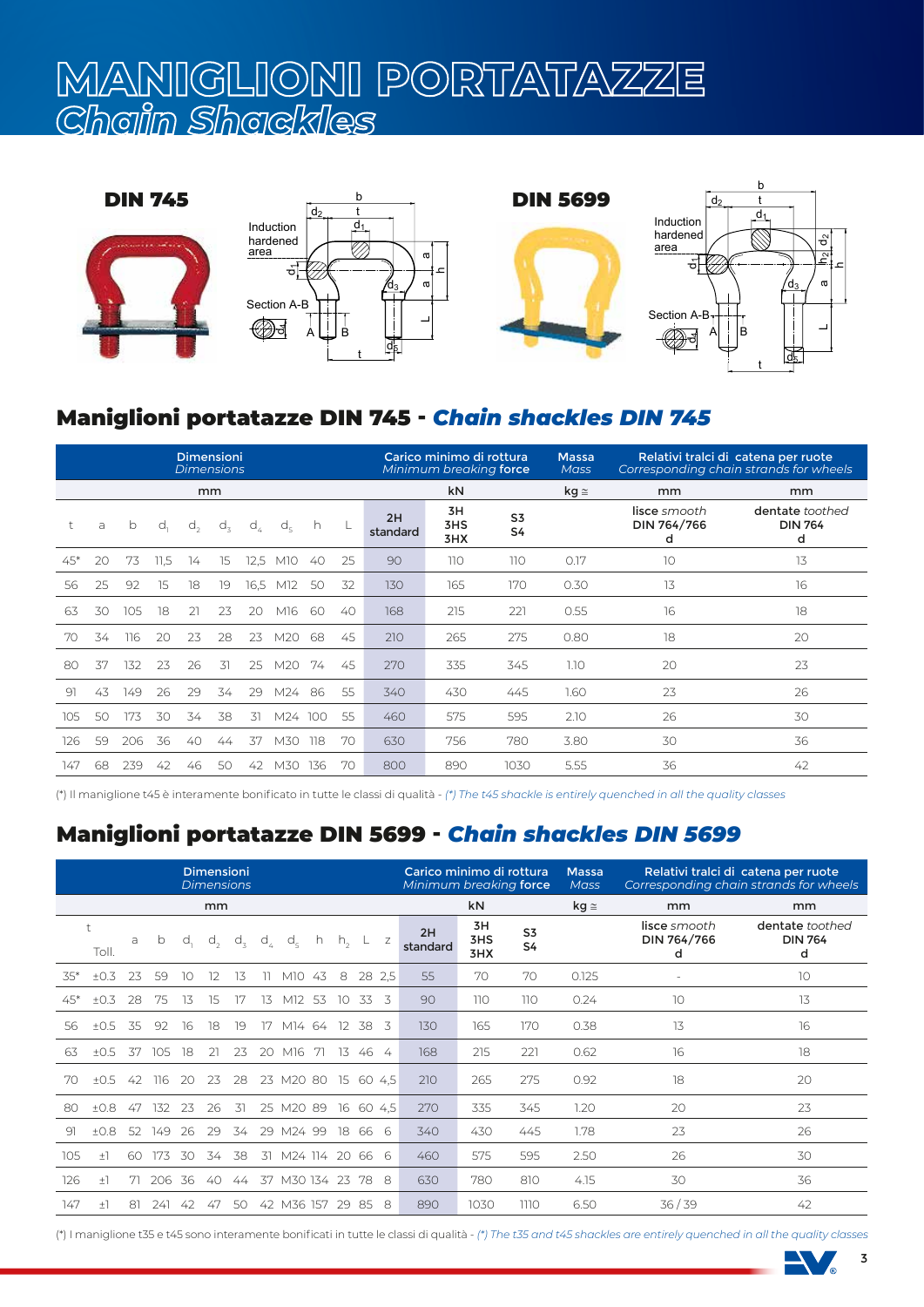### Piastrine distanziatrici - *Distance plates*

|      |                   |             |                   |             | <b>Dimensioni</b><br><b>Dimensions</b> |                    |                   |                          |            |                    |                   | Massa per 100 pezzi<br>Mass per 100 pcs |
|------|-------------------|-------------|-------------------|-------------|----------------------------------------|--------------------|-------------------|--------------------------|------------|--------------------|-------------------|-----------------------------------------|
|      |                   |             |                   |             | mm                                     |                    |                   |                          |            |                    |                   | $kg \cong$                              |
| t    |                   | b           |                   | L           |                                        | 2H / 3H<br>d       |                   | 3HS / 3HX / S3 / S4<br>d |            | s                  |                   |                                         |
| ±0.1 | <b>DIN</b><br>745 | DIN<br>5699 | <b>DIN</b><br>745 | DIN<br>5699 | <b>DIN</b><br>745                      | <b>DIN</b><br>5699 | <b>DIN</b><br>745 | <b>DIN</b><br>5699       | DIN<br>745 | <b>DIN</b><br>5699 | <b>DIN</b><br>745 | <b>DIN</b><br>5699                      |
| 35   |                   | 30          |                   | 65          |                                        | 10.5               |                   | 10.5                     |            | 5                  |                   | 7                                       |
| 45   |                   | 30          |                   | 75          | 11                                     | 13                 | 10.5              | 12.5                     |            | 5                  |                   | 7.5                                     |
| 56   |                   | 40          |                   | 95          | 13                                     | 15                 | 12.5              | 14.5                     |            | 6                  |                   | 16                                      |
| 63   |                   | 40          |                   | 110         |                                        | 17                 |                   | 16.5                     |            | 6                  |                   | 19                                      |
| 70   |                   | 50          |                   | 120         |                                        | 21                 |                   | 20.5                     |            | 6                  |                   | 25                                      |
| 80   |                   | 50          |                   | 130         |                                        | 21                 |                   | 20.5                     |            | 6                  |                   | 27                                      |
| 91   |                   | 60          |                   | 150         |                                        | 25                 |                   | 24.5                     |            | 8                  |                   | 50                                      |
| 105  |                   | 60          |                   | 165         |                                        | 25                 |                   | 24.5                     |            | 8                  |                   | 55                                      |
| 126  |                   | 70          |                   | 200         |                                        | 31                 |                   | 30.5                     |            | 10                 |                   | 98                                      |
| 147  | 70                | 80          | 220               | 230         | 31                                     | 37                 | 30.5              | 36.5                     | 10         | 12                 | 110               | 147                                     |



### Maniglioni a gambo piatto - *Flat leg attachements*



Maniglione a gambo piatto per trasportatori *Flat leg attachments for conveyors*



Maniglione a gambo piatto DIN 22253 *Flat leg attachments DIN 22253*



Maniglione per raschiatore *Shackle type attachments*









 $D$   $2$  $d_{1}$  t f lett letter i van de late som begin de late som begin van de late som begin van de late som begin van de lat<br>En 1905 van de late van de late som begin van de late som begin van de late som begin van de late som begin va<br> d $\mathsf{C}$  $\pi$ k م. A B E

b

|                     | A                         |                       |     |     | B              |     |    |      | C  |    |                                        |    |    | D                        |                          |                  |        | Е      |                             |
|---------------------|---------------------------|-----------------------|-----|-----|----------------|-----|----|------|----|----|----------------------------------------|----|----|--------------------------|--------------------------|------------------|--------|--------|-----------------------------|
| Codice<br>Code      | Catena tipo<br>Chain type | Forma<br><b>Shape</b> |     |     |                |     |    |      |    |    | <b>Dimensioni</b><br><b>Dimensions</b> |    |    |                          |                          |                  |        |        | <b>Massa</b><br><b>Mass</b> |
|                     |                           |                       |     |     |                |     |    |      |    |    | mm                                     |    |    |                          |                          |                  |        |        | $kg \cong$                  |
|                     |                           |                       | t   | a   | (GP)<br>a      | b   | c  | d    | d, | e  | f                                      | g  | h  |                          | k                        | m                | n p    |        |                             |
| <b>MGP 10</b>       | 10X35 DIN 764             | А                     | 35  | 82  | 51             | 55  | 14 | 8,5  | 10 | 12 | 10                                     | 22 |    |                          |                          | 25               | 40     | 30     | 0.26                        |
| MGP <sub>13</sub>   | 13X45 DIN 764             | А                     | 45  | 100 | 64             | 71  | 18 | 12,5 | 13 | 15 | 12                                     | 27 |    |                          |                          | 30               | 50 35  |        | 0.45                        |
| <b>MGP16</b>        | 16X56 DIN 764             | А                     | 56  | 130 | 86             | 88  | 22 | 17   | 16 | 20 | 16                                     | 32 |    |                          |                          | 45               |        | 70 40  | 0.85                        |
| MGP <sub>18</sub>   | 18X63 DIN 764             | C                     | 63  | 140 | 95             | 99  | 25 | 17   | 18 | 20 | 18                                     | 35 | 29 | 54                       | 27                       | $15/40$ (1)      | 70 40  |        | 1.40                        |
| MGP <sub>20</sub>   | 20X70 DIN 764             | B                     | 70  | 145 | 103            | 110 | 27 | 17   | 20 | 22 | 20                                     | 35 | 36 | 54                       |                          | 64               | 85     | 40     | 1.70                        |
| <b>MGP 22</b>       | 22X86 DIN 22252           | E                     | 86  | 164 | $\overline{a}$ | 134 |    | 25   | 22 | 24 | 22                                     | 52 | 36 | $\overline{\phantom{a}}$ | 46                       |                  | 75     | $\sim$ | 2.60                        |
| MGP <sub>23</sub>   | 23X80 DIN 764             | D                     | 80  | 50  | 109            | 126 | 31 | 21   | 23 | 25 | 20                                     | 40 | 29 | 54                       | 32                       | 65               |        | 89 50  | 2.10                        |
| MGP <sub>26</sub> A | 26X91 DIN 764             | А                     | 91  | 170 | 118            | 143 | 34 | 21   | 26 | 33 | 22                                     | 45 |    |                          |                          | 66               |        | 95 50  | 2.60                        |
| MGP 26B             | 26X91 DIN 764             | B                     | 91  | 170 | 116            | 143 | 34 | 21   | 26 | 33 | 22                                     | 45 | 45 | 56                       | $\overline{\phantom{a}}$ | 66               |        | 93 50  | 2.90                        |
| <b>MGP 26 C</b>     | 26x92 DIN 22252           | C                     | 92  | 163 | 104            | 144 | 28 | 21   | 26 | 33 | 20                                     | 48 | 45 | 84                       | 37                       | 15/45 (1)        | 80 55  |        | 3.30                        |
| <b>MGP 30</b>       | 30x108 DIN 22252          | C                     | 108 | 196 | 130            | 168 | 32 | 26   | 30 | 36 | 24                                     | 54 | 50 | 100                      | 40                       | 24/67 (1) 103 60 |        |        | 5.50                        |
| <b>MGP 34</b>       | 34x126 DIN 22252          | B                     | 126 | 222 | 152            | 194 | 38 | 32   | 34 | 41 | 27                                     | 60 | 57 | 88                       |                          | 82               | 122 70 |        | 8.50                        |

(1) Misure sui lati fronte/retro - *Dimensions on the front/rear side*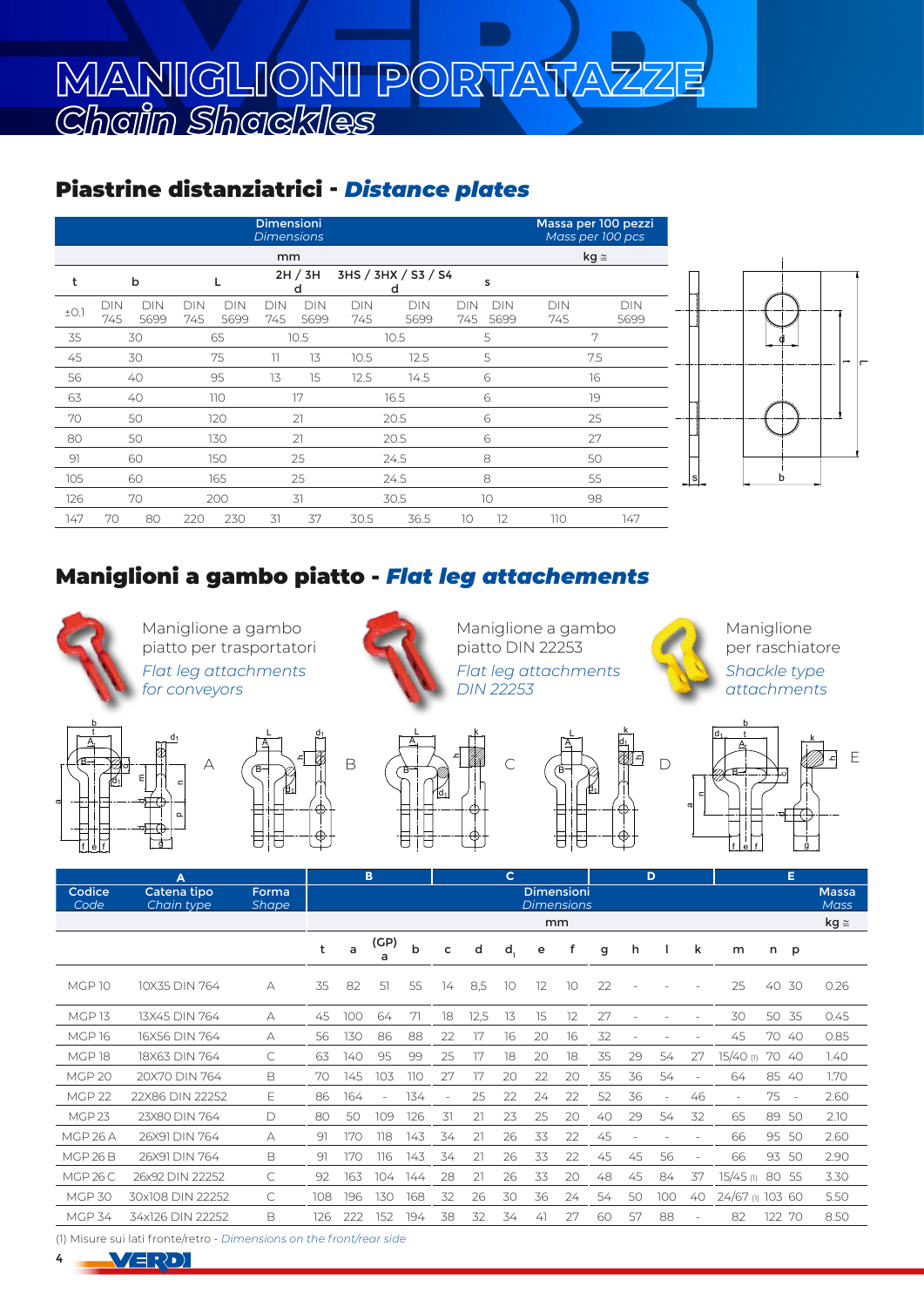# **CATENE AD ANELLI TIPO LH** *LH Round link chains*

### CATENE ED ACCESSORI PER ELEVATORI A TAZZE CON RUOTE DENTATE

Gli elevatori a tazze con ruote dentate sono impiegati per macchine particolarmente alte, veloci e di grande portata. In questi elevatori si impiegano catene speciali di passo lungo (tipo LH) e ruote motrici dotate di denti. I tralci di catena sono collegati tra di loro tramite giunti (GV e GN); le tazze sono montate sulla catena per mezzo di perni (fig.1). Una soluzione alternativa prevede il fissaggio delle tazze con attacchi speciali ATS (fig.2).

### *CHAINS AND FITTINGS FOR BUCKET ELEVATORS WITH TOOTHED WHEELS*

*Toothed wheel bucket elevators are used to build particularly tall, fast and high output machines. This kind of bucket elevators make use of special longpitch chains (LH type) and driving wheels with teeth. Chain strands are joined together by means of special couplings (GV and GN); buckets are fitted directly on the chain with pins (fig.1). An alternative is to fit buckets with the special attachments ATS (fig.2).*



### Catene speciali a passo lungo tipo LH - *Special long pitch LH chains*

| Codice | Ø<br>Nominale<br>Nominal | <b>Tolleranze</b><br>ammesse | Passo<br>Pitch | W,   | W,   | <b>Massa</b> |                          | Lunghezza tralci standard<br>Standard strand length |        | <b>Proof force</b> | Carico di collaudo |                          | Carico minimo di rottura<br>Minimum breaking force |        |
|--------|--------------------------|------------------------------|----------------|------|------|--------------|--------------------------|-----------------------------------------------------|--------|--------------------|--------------------|--------------------------|----------------------------------------------------|--------|
| Code   | D                        | Allowed<br>tolerance         | P              | max. | min. | <b>Mass</b>  | N°anelli<br>No. of links | Lunghezza<br>Length                                 | A      | B                  | C/CS               | $\overline{A}$           | B                                                  | C / CS |
|        | mm                       | mm                           | mm             | mm   | mm   | kg/m         |                          | mm                                                  | kN     | kN                 | kN                 | $kN^*$                   | $kN^*$                                             | $kN^*$ |
| LH 14  | 14                       | $-0.2$<br>$+0.4$             | $50 \pm 0.5$   | 47   | 16,5 | 4.0          | 215                      | 10750                                               | 89     | 74                 | 65                 | 148                      | 128                                                | 109    |
| LH 16  | 16                       | $-0.2$<br>$+0.5$             | $64 \pm 0.6$   | 55   | 20   | 5.1          | 167                      | 10688                                               | 116    | 96                 | 84                 | 193                      | 160                                                | 140    |
| LH 19  | 19                       | $+0.7$<br>$-0.2$             | 75±0.7         | 63   | 22   | 7.7          | 143                      | 10725                                               | 165    | 135                | 100                | 275                      | 225                                                | 200    |
| LH 22  | 22                       | $-0.2$<br>$+0.7$             | 86±0.9         | 75   | 26   | 9.5          | 107                      | 9202                                                | 220    | 183                | 160                | 365                      | 305                                                | 270    |
| LH 26  | 26                       | $-0.2$<br>$+0.8$             | $100+1.0$      | 87   | 31   | 13.3         | 83                       | 8300                                                | 300    | 255                | 223                | 510                      | 425                                                | 370    |
| LH 30  | 30                       | $-0.2$<br>$+1.0$             | 120±1.2        | 101  | 36   | 17.5         | 47                       | 5640                                                | 400    | 340                | 300                | 680                      | 565                                                | 500    |
| LH 34  | 34                       | $+1.2 -0.4$                  | 136±1.2        | 11.3 | 39   | 23.8         | 35                       | 4760                                                | $\sim$ | 425                | 370                | $\overline{\phantom{a}}$ | 710                                                | 621    |
| I H 38 | 38                       | $+1.2 - 0.4$                 | $144 + 12$     | 127  | 44   | 30.0         | 35                       | 5040                                                | ۰      | 530                | 480                | $\overline{\phantom{a}}$ | 910                                                | 800    |

(1) Tolleranza -10% secondo i lotti di produzione; - T*olerance -10%, depending on batches*



### Accessori per elevatori con sistema "LH" - *Fittings for "LH" system bucket-elevators*

| Catena          | Dente           | Giunto.          | <b>Giunto speciale</b>   | Codici - Codes           | Perni - Pins           | <b>Staffe</b><br>Sidewalls |                  | Attacchi speciali<br>Special attachments |
|-----------------|-----------------|------------------|--------------------------|--------------------------|------------------------|----------------------------|------------------|------------------------------------------|
| Chain           | Tooth           | Coupling         | <b>Special Coupling</b>  | (trascin) piatti<br>plat | (quida) tondi<br>round | trascin<br>driving         | quida<br>guide   | <b>ATS</b>                               |
| LH 14           | D14             | GX14             | $\overline{\phantom{a}}$ | PT14                     | <b>PG14</b>            | ST <sub>14</sub>           | SG <sub>14</sub> | $\overline{\phantom{a}}$                 |
| LH 16           | D16.            | GX16             | GV16                     | <b>PT16</b>              | <b>PG16</b>            | ST <sub>16</sub>           | SG <sub>16</sub> | ATS16                                    |
| H <sub>19</sub> | D19             | GN <sub>19</sub> | GV19                     | PT <sub>19</sub>         | <b>PG19</b>            | ST <sub>19</sub>           | SG <sub>19</sub> | ATS <sub>19</sub>                        |
| LH 22           | D <sub>22</sub> | <b>GN22</b>      | <b>GV22</b>              | <b>PT22</b>              | <b>PG22</b>            | <b>ST22</b>                | <b>SG22</b>      | ATS22                                    |
| LH 26           | D <sub>26</sub> | GN26             | GV26                     | PT26                     | <b>PG26</b>            | ST26                       | <b>SG26</b>      | ATS26                                    |
| LH 30           | D30             | <b>GN30</b>      | GV30                     | <b>PT30</b>              | <b>PG30</b>            | <b>ST30</b>                | <b>SG30</b>      | ATS30                                    |
| LH 34           | D34             | <b>GN34</b>      | GV34                     | PT34                     | <b>PG34</b>            | <b>ST34</b>                | <b>SG34</b>      | ATS34                                    |
| LH 38           | D38             |                  | GV38                     | <b>PT38</b>              | <b>PG38</b>            | <b>ST38</b>                | <b>SG38</b>      | ۰                                        |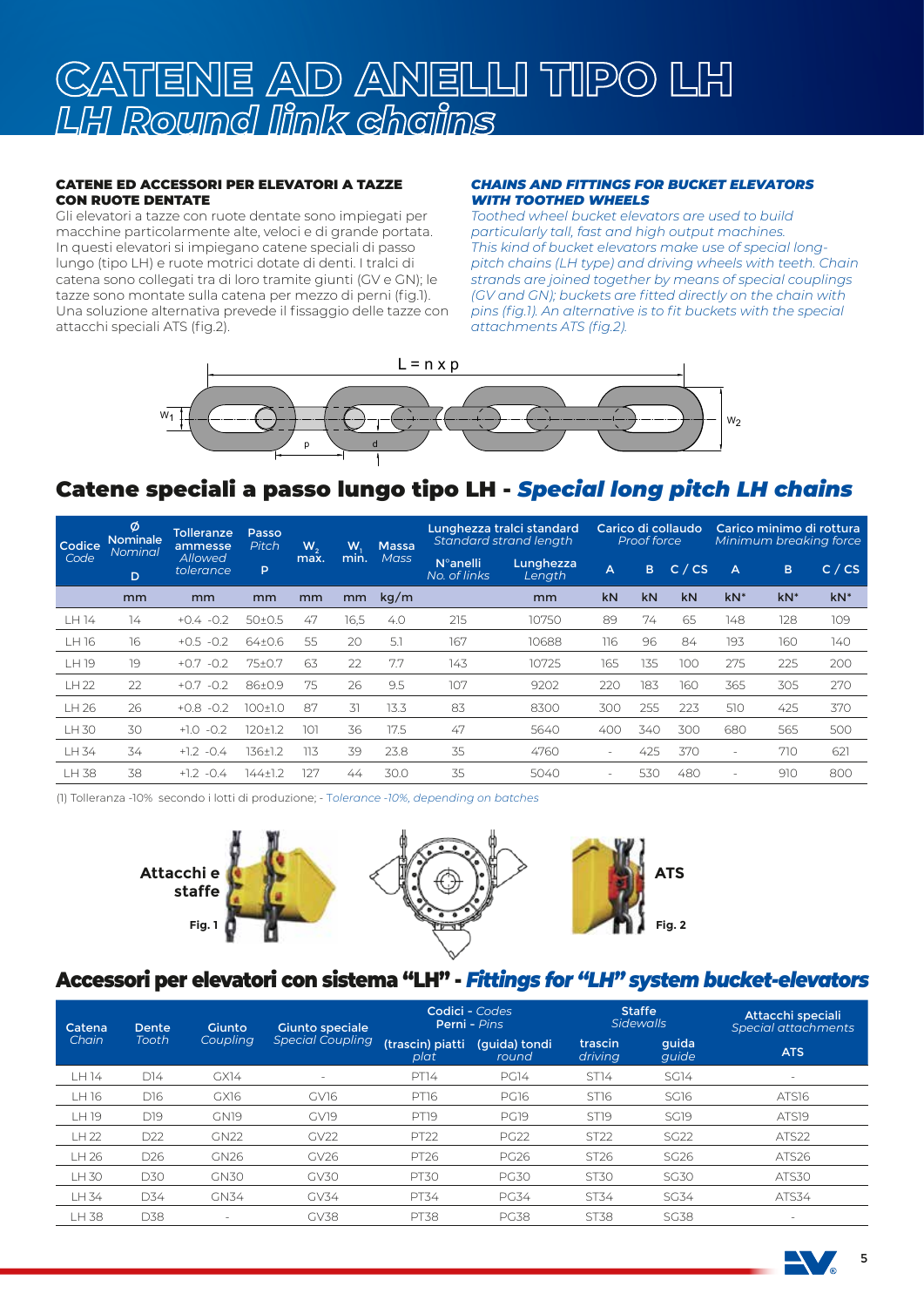# **ACCESSORI PER CATENE TIPO LH** *LH chain Accessories*

#### ATTACCHI ATS

Attacchi speciali per tazze per catena tipo LH, per elevatori a ruote lisce o a ruote dentate, costruiti in acciaio bonificato.

#### *ATS ATTACHMENTS*

*Special bucket attachments for LH chain, for smooth and toothed wheel elevators, made of quenched steel.*

### Attacchi ATS - *ATS attachments*

| Codice<br>Code    | Catena<br>Chain |     |     |    | <b>Dimensioni</b><br><b>Dimensions</b> |    |                 | <b>Massa</b><br><b>Mass</b> |
|-------------------|-----------------|-----|-----|----|----------------------------------------|----|-----------------|-----------------------------|
|                   |                 |     |     |    | mm                                     |    |                 | $kg \approx$                |
|                   |                 | t   | p   | d  | a                                      |    | ď               |                             |
| ATS16             | I H 16          | 63  | 64  | 16 | 37                                     | 40 | M16             | 0.75                        |
| ATS <sub>19</sub> | I H 19          | 80  | 75  | 19 | 47                                     | 50 | M20             | 1.3                         |
| ATS <sub>22</sub> | H22             | 91  | 86  | 22 | 52                                     | 55 | M <sub>24</sub> | 2.2                         |
| ATS <sub>26</sub> | IH 26           | 105 | 100 | 26 | 57                                     | 58 | M <sub>24</sub> | 2.6                         |
| ATS30             | I H 30          | 126 | 120 | 30 | 71                                     | 65 | M30             | 4.5                         |
| ATS34             | 34<br>TН        | 147 | 136 | 34 | 81                                     | 75 | M36             | 7.1                         |



### Perni e staffe - *Pins and sidewalls*

| Catena<br>Chain |                                     | Codice<br>Code<br>Perni<br><b>Pins</b> | <b>Staffe</b><br>Sidewalls      |                  |     |     |    | <b>Dimensioni</b><br><b>Dimensions</b> |    |         |                 |             |     |    |         | Massa del<br>complesso<br>Mass per<br>set |
|-----------------|-------------------------------------|----------------------------------------|---------------------------------|------------------|-----|-----|----|----------------------------------------|----|---------|-----------------|-------------|-----|----|---------|-------------------------------------------|
|                 |                                     |                                        |                                 |                  |     |     |    | mm                                     |    |         |                 |             |     |    |         | $kg \approx$                              |
|                 | piatti<br>(trascin) (guida)<br>flat | tondi<br>round                         | trascin. guida<br>driving quide |                  | A   | в   | C  | E                                      | F  | - G     | - H             |             | L   | D, | $D_{2}$ |                                           |
| 16LH            | <b>PT16</b>                         | <b>PG16</b>                            | ST16                            | SG16             | 110 | 80  | 10 | 31                                     | 40 | 65      | 190             | 128         | 58  | 32 | 18      | 1.85                                      |
| 191 H           | PT <sub>19</sub>                    | <b>PG19</b>                            | <b>ST19</b>                     | SG <sub>19</sub> | 131 | 95  | 12 | 40                                     | 45 | 75      | 230             | 150         | 68  | 36 | 21      | 3.4                                       |
| 221 H           | PT <sub>22</sub>                    | <b>PG22</b>                            | ST <sub>22</sub>                | <b>SG22</b>      | 158 | 110 | 15 | 44                                     | 50 | 85      | 260             | 172         | 80  | 42 | 25      | 4.7                                       |
| 261 H           | PT <sub>26</sub>                    | PG <sub>26</sub>                       | ST <sub>26</sub>                | SG26             | 172 | 120 | 15 | 45                                     | 61 | 100.    |                 | 290 200     | 94  | 48 | 32      | 6.7                                       |
| 30LH            | <b>PT30</b>                         | <b>PG30</b>                            | ST30                            | <b>SG30</b>      | 190 | 140 | 15 | 50                                     | 75 | $125 -$ |                 | 340 240 109 |     | 60 | 36      | 10.2                                      |
| 34LH            | PT34                                | PG34                                   | ST34                            | SG34             | 210 | 155 | 18 | 54                                     | 80 | 130     | 380             | 272         | 122 | 67 | 40      | 13.4                                      |
| 381 H           | <b>PT38</b>                         | <b>PG38</b>                            | ST38                            | SG38             | 240 | 170 | 18 | 60                                     | 90 |         | 145 408 288 136 |             |     |    |         | 18.5                                      |



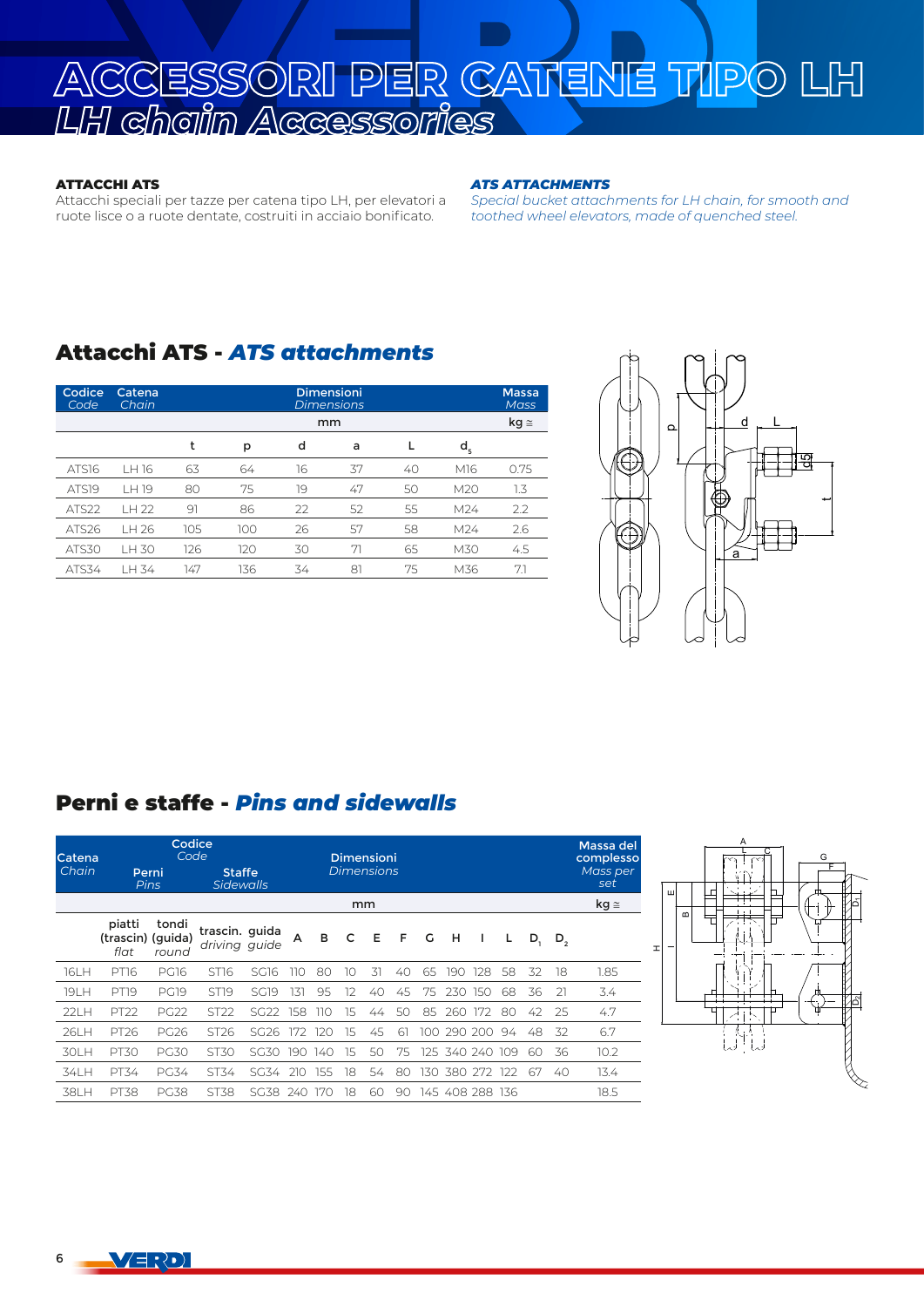# **ACCESSORI PER CATENE TIPO LH** *LH chain Accessories*

### GIUNTI GV / GN / GX

I giunti per catena LH sono costruiti in acciaio legato al NiCrMo. Sono caratterizzati da carichi di rottura superiori a quelli delle catene corrispondenti e da elevata resistenza a fatica grazie a speciali lavorazioni e trattamenti termici avanzati.





#### *CHAIN COUPLINGS GV / GN / GX*

*LH chain couplings are made of NiCrMo alloy steel. Their breaking loads are higher than those of the corresponding chains and they are high fatigue stress resistant thanks to a special machining and to over-refined heat treatments.*



| Codice<br>Code | Catena<br>Chain  |     |    | <b>Dimensioni</b> | <b>Dimensions</b> |       |                                             |    |                          |                 | Massa del complesso<br>Mass per set |
|----------------|------------------|-----|----|-------------------|-------------------|-------|---------------------------------------------|----|--------------------------|-----------------|-------------------------------------|
|                |                  |     |    | mm                |                   |       |                                             |    |                          |                 | $kg \cong$                          |
|                |                  | p   | d  | L                 | W                 | $b_i$ | $\mathsf{b}_{\scriptscriptstyle{\text{e}}}$ | s  | a                        | d <sub>2</sub>  |                                     |
| GX14           | LH14             | 50  | 14 | 80                | 30                | 37    | 67                                          | 15 | 24                       | ÷               | 0.45                                |
| GX16           | <b>LH16</b>      | 64  | 16 | 98                | 34                | 44    | 77                                          | 16 | 18                       | ÷               | 0.75                                |
| <b>GN19</b>    | <b>LH19</b>      | 75  | 21 | 115               | 50                | 46    | 118                                         | 15 | 22                       | M <sub>20</sub> | 1.1                                 |
| <b>GN22</b>    | <b>LH22</b>      | 86  | 25 | 132               | 50                | 56    | 131                                         | 15 | 24                       | M20             | 1.9                                 |
| GN26           | LH <sub>26</sub> | 100 | 30 | 153               | 50                | 64    | 157                                         | 20 | 29                       | M24             | 3.0                                 |
| <b>GN30</b>    | LH30             | 120 | 35 | 185               | 60                | 78    | 179                                         | 25 | 33                       | M30             | 5.2                                 |
| GV16           | <b>LH16</b>      | 64  | 17 | 98                | 34                | 23    | 56                                          | 16 | $\overline{\phantom{a}}$ |                 | 0.9                                 |
| GV19           | <b>LH19</b>      | 75  | 20 | 118               | 40                | 27    | 65                                          | 18 | ۰                        |                 | 1.4                                 |
| <b>GV22</b>    | LH22             | 86  | 23 | 150               | 45                | 31    | 76                                          | 22 |                          |                 | 1.65                                |
| GV26           | LH26             | 100 | 27 | 161               | 50                | 38    | 91                                          | 26 | $\overline{\phantom{a}}$ | ٠               | 2.55                                |
| GV30           | <b>LH30</b>      | 120 | 32 | 192               | 60                | 46    | 108                                         | 30 |                          |                 | 4.3                                 |
| GV34           | LH34             | 136 | 36 | 214               | 70                | 49    | 117                                         | 32 |                          |                 | 6.25                                |
| GV38           | <b>LH38</b>      | 144 | 40 | 224               | 80                | 56    | 130                                         | 34 |                          |                 | 8.1                                 |

**GX**





### Denti per ruote - *Teeth for wheels*

| Code            | Codice Catena<br>Chain |    |     | <b>Dimensioni</b><br><b>Dimensions</b> |     |            |           |            |                  |           | Massa del<br>complesso<br>Mass per set |
|-----------------|------------------------|----|-----|----------------------------------------|-----|------------|-----------|------------|------------------|-----------|----------------------------------------|
|                 |                        |    |     | mm                                     |     |            |           |            |                  |           | $kg \approx$                           |
|                 |                        | A  | в   | C                                      | d   | D          | $E^{(1)}$ | F          | G <sub>(1)</sub> | $H^{(1)}$ |                                        |
| D <sub>16</sub> | 1 H16                  | 25 | 50  | 43                                     | 20  | 23         | 61.5      | 55         | 24               | 160       | 1.45                                   |
| D19             | 1 H <sub>19</sub>      | 28 | 55  | 50                                     | 20  | 25         | 75        | 55         | 24               | 175       | 1.8                                    |
| D <sub>22</sub> | I H <sub>22</sub>      | 32 | 65  | 60                                     | 20  | 28         | 69        | 65         | 24               | 183       | 2.5                                    |
| D <sub>26</sub> | I H <sub>26</sub>      | 32 | 78  | 70                                     | 24  | 32         | 81        | 65         | 26               | -201      | 3.3                                    |
| D30             | I H30                  | 32 | 98  | 90                                     | 27  | 32         | 86        | 75         | 28               | 223       | 5.7                                    |
| D34             | LH34                   | 34 | 107 | 100                                    | (2) | $32^{(2)}$ | 94        | $80^{(2)}$ | (2)              | 174       | 6.7                                    |
| D38             | I H38                  | 38 | 119 | 105                                    | (2) | $32^{(2)}$ | 109       | $90^{(2)}$ | (2)              | 200       | 9.8                                    |





(1) Misura variabile per denti maggiorati. - *Variable size for oversized teeth.*<br>(2) I denti D34 e D38 hanno la forma illustrata in figura 1 con due fori uguale diametro. - *The shape of the D34 and D38 teeth are shown in with two holes with the same diameter.*

*.*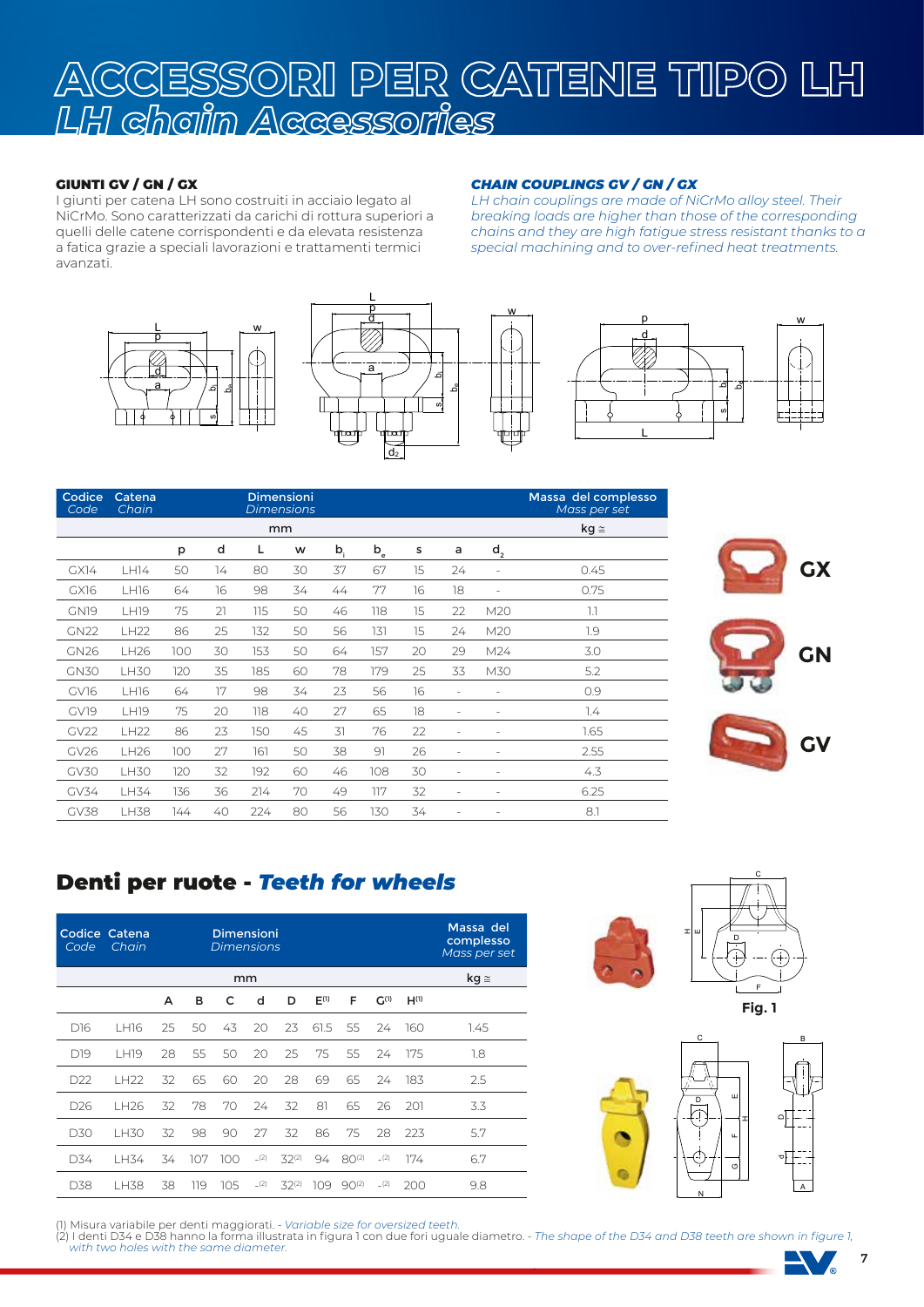# **RUOTE DENTATE PER CATENE LH** *LH Chains Toothed Wheels*

#### RUOTE DENTATE PER ELEVATORI

Realizzate in acciaio; con foro grezzo o lavorato; con sede linguetta o calettatore. A richiesta disponibili anche altri numeri di denti.

#### *TOOTHED WHEELS FOR ELEVATORS*

*Made of steel; with raw or machined bore, keyed or machined for keyless clamping systems. Any other number of teeth on request.*

|                 |                    |                                     | <b>Dimensioni - Dimensions</b>                   |     |                                           |                                                                                                                 |  |  |  |
|-----------------|--------------------|-------------------------------------|--------------------------------------------------|-----|-------------------------------------------|-----------------------------------------------------------------------------------------------------------------|--|--|--|
| Catena<br>Chain | N° denti<br>No. of | ø<br>Primitivo<br><b>Pitch line</b> | Raggio di foratura<br>Main hole centre<br>radius |     | Valori standard<br><b>Standard values</b> |                                                                                                                 |  |  |  |
|                 | teeth              | Dp                                  | <b>Rf</b>                                        | d   | L                                         | A                                                                                                               |  |  |  |
|                 | mm                 | mm                                  | mm                                               | mm  | mm                                        | mm                                                                                                              |  |  |  |
|                 | 15                 | 612                                 | 234                                              | 200 | 170                                       | 85                                                                                                              |  |  |  |
|                 | 16                 | 653                                 | 254.5                                            | 200 | 170                                       | 85                                                                                                              |  |  |  |
|                 | 17                 | 694                                 | 275                                              | 210 | 180                                       | 90                                                                                                              |  |  |  |
| LH16x64         | 18                 | 734                                 | 295.4                                            | 210 | 180                                       | 90                                                                                                              |  |  |  |
|                 | 20                 | 816                                 | 336.5                                            | 210 | 180                                       | 90                                                                                                              |  |  |  |
|                 | 22                 | 897                                 | 377.1                                            | 210 | 180                                       | 90<br>90<br>90<br>90<br>90<br>90<br>90<br>90<br>90<br>90<br>90<br>100<br>100<br>100<br>100<br>100<br>100<br>100 |  |  |  |
|                 | 14                 | 670                                 | 247.0                                            | 280 | 180                                       |                                                                                                                 |  |  |  |
|                 | 15                 | 718                                 | 271.2                                            | 280 | 180                                       |                                                                                                                 |  |  |  |
|                 | 16                 | 765                                 | 295.3                                            | 280 | 180                                       | 100<br>100<br>100<br>100<br>100<br>100<br>100<br>100<br>100<br>110<br>110<br>135<br>135<br>135<br>135           |  |  |  |
| I H19x75        | 17                 | 813                                 | 319.2                                            | 280 | 180                                       |                                                                                                                 |  |  |  |
|                 | 18                 | 860                                 | 343.1                                            | 280 | 180                                       |                                                                                                                 |  |  |  |
|                 | 20                 | 956                                 | 391.1                                            | 280 | 180                                       |                                                                                                                 |  |  |  |
|                 | 22                 | 1051                                | 439                                              | 280 | 180                                       |                                                                                                                 |  |  |  |
|                 | 15                 | 823                                 | 327.8                                            | 280 | 180                                       |                                                                                                                 |  |  |  |
|                 | 16                 | 878                                 | 355.5                                            | 280 | 180                                       |                                                                                                                 |  |  |  |
|                 | 17                 | 932                                 | 383                                              | 280 | 180                                       |                                                                                                                 |  |  |  |
| LH22x86         | 18                 | 986                                 | 410.2                                            | 300 | 200                                       |                                                                                                                 |  |  |  |
|                 | 20                 | 1096                                | 465.4                                            | 300 | 200                                       |                                                                                                                 |  |  |  |
|                 | 22                 | 1205                                | 519.9                                            | 300 | 200<br>200<br>200                         |                                                                                                                 |  |  |  |
|                 | 15                 | 956                                 | 380.3                                            | 300 |                                           |                                                                                                                 |  |  |  |
|                 | 16                 | 1020                                | 412.3                                            | 300 |                                           |                                                                                                                 |  |  |  |
| LH26x100        | 18                 | 1148                                | 476.3                                            | 300 | 200                                       |                                                                                                                 |  |  |  |
|                 | 20                 | 1274                                | 539.8                                            | 300 | 200                                       |                                                                                                                 |  |  |  |
|                 | 22                 | 1402                                | 603.6                                            | 300 | 200                                       |                                                                                                                 |  |  |  |
|                 | 14                 | 1072                                | 429.8                                            | 300 | 200                                       |                                                                                                                 |  |  |  |
|                 | 15                 | 1148                                | 468.2                                            | 300 | 200                                       |                                                                                                                 |  |  |  |
| LH30x120        | 16                 | 1225                                | 506.5                                            | 300 | 200                                       |                                                                                                                 |  |  |  |
|                 | 18                 | 1377                                | 583.1                                            | 350 | 200                                       |                                                                                                                 |  |  |  |
|                 | 20                 | 1530                                | 660.1                                            | 350 | 200                                       |                                                                                                                 |  |  |  |
|                 | 22                 | 1682                                | 736.4                                            | 350 | 200                                       |                                                                                                                 |  |  |  |
|                 | 14                 | 1215                                | 492.1                                            | 370 | 200                                       |                                                                                                                 |  |  |  |
|                 | 15                 | 1301                                | 535.6                                            | 370 | 200                                       |                                                                                                                 |  |  |  |
| LH34X136        | 16                 | 1387                                | 578.8                                            | 390 | 220                                       |                                                                                                                 |  |  |  |
|                 | 18                 | 1560                                | 663.5                                            | 390 | 220                                       |                                                                                                                 |  |  |  |
|                 | 14                 | 1286                                | 508.7                                            | 400 | 270                                       |                                                                                                                 |  |  |  |
|                 | 15                 | 1377                                | 554.8                                            | 400 | 270                                       |                                                                                                                 |  |  |  |
| LH 38X144       | 16                 | 1469                                | 603.2                                            | 400 | 270                                       |                                                                                                                 |  |  |  |
|                 | 18                 | 1653                                | 693.3                                            | 400 | 270                                       |                                                                                                                 |  |  |  |







VERD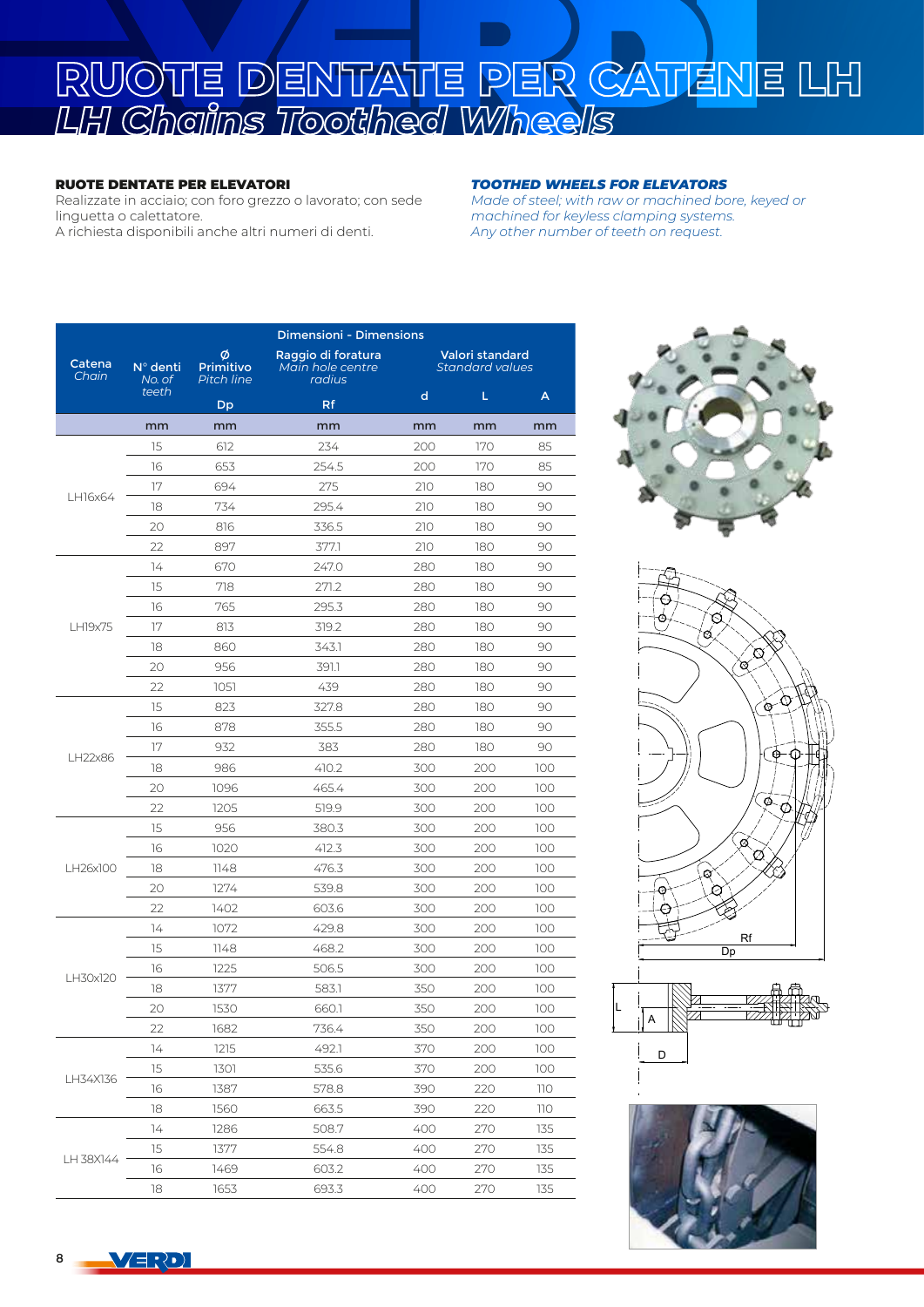# **RUOTE LISCE** *Plain rim wheels*

### RUOTE LISCE MONOPEZZO PER ELEVATORI

Ruote lisce per elevatori a tazze con costruzione in pezzo unico, per catena tipo DIN 764-DIN 766 e maniglioni DIN 5699 - DIN 745 o per catena tipo LH e attacchi tazze tipo ATS. Costruite integralmente in acciaio speciale con elevata resistenza all'usura; disponibile con trattamento supplementare di tempra ad induzione della superficie di appoggio della catena. Disponibile con cave periferiche per scarico polveri; foro lavorato secondo richiesta.

### *PLAIN RIM WHEELS FOR ELEVATORS, ONE PIECE*

*Plain rim wheels for bucket elevators with one piece construction, for chain type DIN 764-DIN 766 and shackles DIN 5699 - DIN 745, or chain type LH and special ATS bucket attachments. Made of special alloy steel, with high wear resistance; available with supplementary induction tempering of the area of contact with the chain. Available with peripheral relief slots for material discharge; bored and keyed according to request.*

| Codice    | Ø<br>Primitivo<br><b>Pitch line</b> | Ø<br><b>Esterno</b><br>External | Catena - Chain<br>Ø              |    |    | <b>Dimensioni</b><br><b>Dimensions</b> |     |              |  |  |  |
|-----------|-------------------------------------|---------------------------------|----------------------------------|----|----|----------------------------------------|-----|--------------|--|--|--|
| Code      | <b>Dp</b>                           | D                               | <b>DIN 764</b><br><b>DIN 766</b> | LH | A  | $\mathsf{C}$                           | E.  |              |  |  |  |
|           | mm                                  | mm                              | mm                               |    | mm | mm                                     | mm  | $kg \approx$ |  |  |  |
| RL10/350  | 350                                 | 360                             | 10                               |    | 16 | 60                                     | 70  | 35           |  |  |  |
| RL10/400  | 400                                 | 410                             | 10                               |    | 16 | 70                                     | 80  | 48           |  |  |  |
| RL13/400  | 400                                 | 420                             | 13                               | 14 | 19 | 80                                     | 90  | 58           |  |  |  |
| RL13/500  | 500                                 | 510                             | 13                               | 14 | 19 | 80                                     | 90  | 85           |  |  |  |
| RL16/500  | 500                                 | 515                             | 16                               | 16 | 22 | 90                                     | 100 | 95           |  |  |  |
| RL18/500  | 500                                 | 520                             | 18                               | 16 | 23 | 100                                    | 110 | 110          |  |  |  |
| RL 20/500 | 500                                 | 520                             | 20                               | 19 | 26 | 110                                    | 120 | 120          |  |  |  |
| RL16/630  | 630                                 | 645                             | 16                               | 16 | 22 | 95                                     | 120 | 165          |  |  |  |
| RL18/630  | 630                                 | 645                             | 18                               | 19 | 23 | 105                                    | 120 | 180          |  |  |  |
| RL 20/630 | 630                                 | 650                             | 20                               | 19 | 26 | 110                                    | 130 | 195          |  |  |  |
| RL 23/630 | 630                                 | 650                             | 23                               | 22 | 30 | 120                                    | 140 | 210          |  |  |  |
| RL16/710  | 710                                 | 715                             | 16                               | 16 | 22 | 95                                     | 140 | 220          |  |  |  |
| RL18/710  | 710                                 | 720                             | 18                               | 19 | 23 | 105                                    | 140 | 230          |  |  |  |
| RL 20/710 | 710                                 | 720                             | 20                               | 22 | 26 | 110                                    | 150 | 255          |  |  |  |
| RL 23/710 | 710                                 | 730                             | 23                               | 22 | 30 | 125                                    | 160 | 285          |  |  |  |
| RL 26/710 | 710                                 | 730                             | 26                               | 26 | 35 | 140                                    | 160 | 305          |  |  |  |
| RL 20/800 | 800                                 | 810                             | 20                               | 22 | 28 | 115                                    | 140 | 325          |  |  |  |
| RL 23/800 | 800                                 | 810                             | 23                               | 22 | 30 | 125                                    | 160 | 365          |  |  |  |
| RL 26/800 | 800                                 | 820                             | 26                               | 26 | 35 | 140                                    | 160 | 395          |  |  |  |
| RL 30/800 | 800                                 | 820                             | 30                               | 30 | 41 | 150                                    | 170 | 415          |  |  |  |





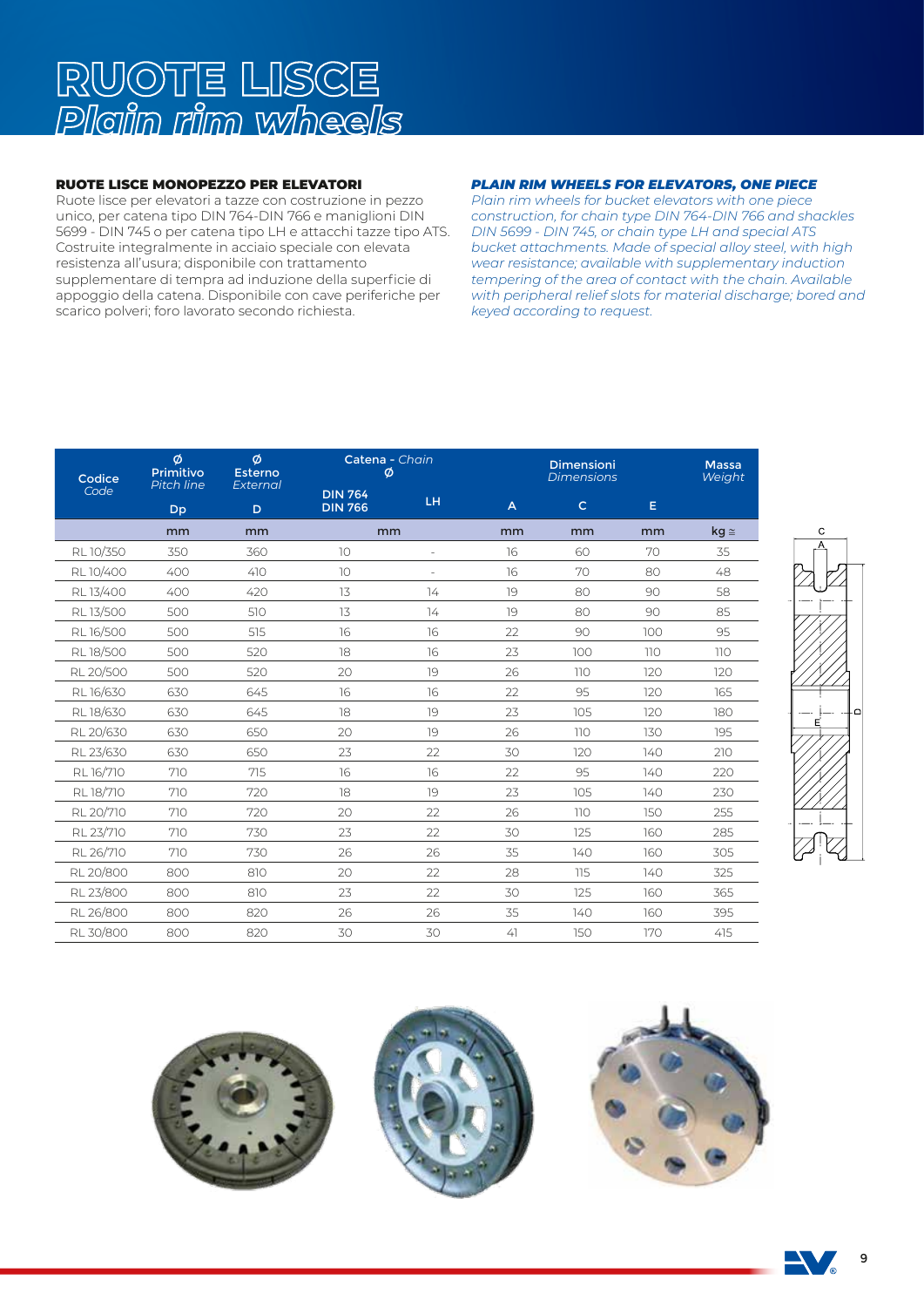# **RUOTE SPECIALI PER CATENE AD ANELLI** *Round link chains Special Wheels*

#### RUOTE DENTATE E ALVEOLATE

Ruote dentate e alveolate per catena DIN 764 e LH. Possono essere costruite in un pezzo o in due metà per consentire uno smontaggio più facile. In ghisa GS800 o in acciaio legato speciale cementato per raschiatori o trasportatori; in acciaio legato bonificato per altri impieghi.

#### *TOOTHED AND POCKET WHEELS*

*Toothed and pocket wheels for DIN 764 and LH chains. They can be manufactured in one piece or two halves (easier to replace). Made of GS-800 cast iron or special case hardened alloy steel for scrapers and conveyors; made of quenched alloy steel for other applications.*

#### **Ruota dentata -** *toothed wheel* **Ruota alveolata -** *pocket wheel*





|                |                    | Ruota - Wheel       |                   |             |       |       |       | $\emptyset$ Foro max                 |                                |                             |  |
|----------------|--------------------|---------------------|-------------------|-------------|-------|-------|-------|--------------------------------------|--------------------------------|-----------------------------|--|
| Codice<br>Code | dentata<br>toothed | alveolata<br>pocket | Catena -<br>Chain | $d_{\rm p}$ | $d_e$ | $d_m$ | $S_m$ | consigliato<br>Max hole<br>suggested | $N^{\circ}$ denti<br>No. teeth | Massa<br><b>Mass</b>        |  |
|                |                    |                     |                   |             | mm    |       |       |                                      |                                | $kg \approx$ <sup>(1)</sup> |  |
| RA10x35 - Z7   |                    | $\times$            | 10x35 DIN 764     | 157         | 176   | 88    | 55    | 50                                   | 7                              | 5.2                         |  |
| RD10x35 - Z6   | $\times$           |                     | 10x35 DIN 764     | 136         | 140   | 70    | 60    | 45                                   | 6                              | 2.1                         |  |
| RA13x45 - Z7   |                    | $\times$            | 13x45 DIN 764     | 203         | 230   | 120   | 70    | 70                                   | 7                              | 11.7                        |  |
| RD14x50 - Z8   | $\times$           |                     | 14X50 LH          | 256         | 275   | 115   | 130   | 70                                   | 8                              | $10^{(2)}$                  |  |
| RA16x56 - Z7   |                    | $\times$            | 16x56 DIN 764     | 252         | 280   | 130   | 100   | 80                                   | 7                              | 23                          |  |
| RA16x56 - Z6   | $\times$           |                     | 16x56 DIN 764     | 217         | 229   | 130   | 100   | 80                                   | 6                              | 11.5                        |  |
| RA16x56 - Z8   | $\times$           |                     | 16x56 DIN 764     | 287         | 302   | 170   | 70    | 100                                  | 8                              | 18                          |  |
| RA16x64 - Z8   | $\times$           |                     | 16x64 LH          | 328         | 344   | 170   | 80    | 100                                  | 8                              | 22                          |  |
| RA18x63 - 76   |                    | $\times$            | 18x63 DIN 764     | 244         | 274   | 168   | 100   | 95                                   | 6                              | 24                          |  |
| RA18x63 - Z7   |                    | $\times$            | 18x63 DIN 764     | 284         | 322   | 147   | 90    | 95                                   | 7                              | 27                          |  |
| RA20x70 - Z8   |                    | $\times$            | 20x70 DIN 764     | 359         | 400   | 180   | 115   | 140                                  | 8                              | 72                          |  |
| RA23x80 - Z8   |                    | $\times$            | 23x80 DIN 764     | 411         | 450   | 200   | 135   | 140                                  | 8                              | 85                          |  |
| RA22x86 - Z6   |                    | $\times$            | 22x86 LH          | 333         | 400   | 160   | 130   | 135                                  | 6                              | 89                          |  |
| RD22x86 - Z10  | $\times$           |                     | 22x86 LH          | 550         | 585   | 230   | 160   | $\sim$                               | 10                             | $24^{(2)}$                  |  |

(1) per ruota con foro grezzo. - *for wheel with unmachined bore.* (2) Settore dentato. *- toothed segment*

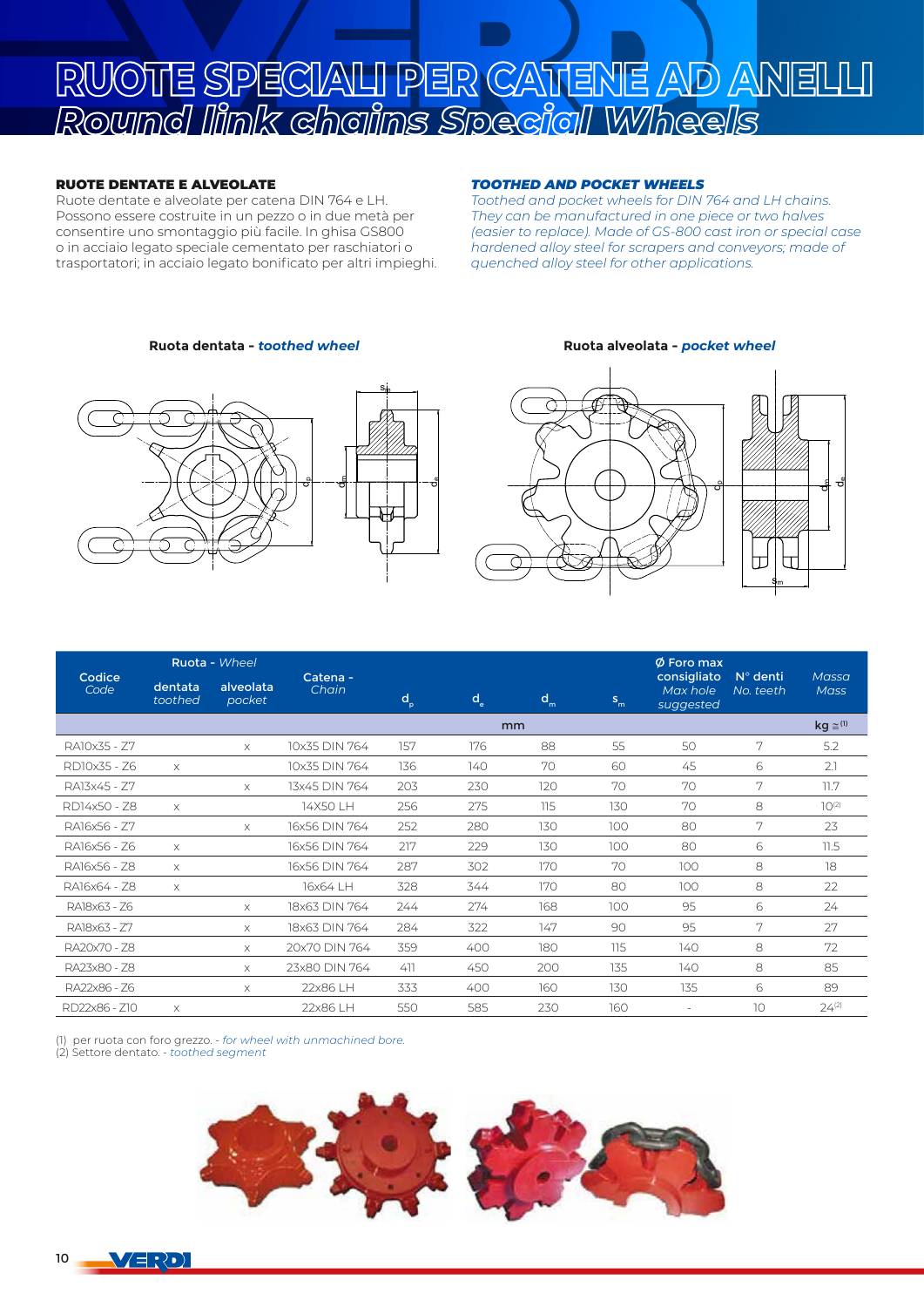

#### TAZZE DIN 15234

La versione standard delle tazze DIN 15234 è realizzata in lamiera saldata, profonda con parete posteriore piana.

#### *BUCKETS ACCORDING TO DIN 15234*

*Standard DIN 15234, deep buckets with flat rear wall, are manufactured with welded steel.*

| <b>Tazza</b><br><b>Bucket</b> | b    | a   | h <sub>1</sub> | h2  | r   | t   | d  | $\mathbf{e}$ |     | m   | L. | W   | Cap.<br>litri | $\overline{2}$ | 3    | 4    | 5    | 6    | 8    |
|-------------------------------|------|-----|----------------|-----|-----|-----|----|--------------|-----|-----|----|-----|---------------|----------------|------|------|------|------|------|
| 160x140                       | 160  | 140 | 180            | 95  | 45  | 56  | 15 | 100          | 67  | 95  | 40 | 56  | 1,5           | 1,38           | 2,08 |      |      |      |      |
| 160x160                       | 160  | 160 | 200            | 106 | 50  | 56  | 15 | 100          | 75  | 95  | 40 | 40  | 1.9           | 1,59           | 2.39 | 3,18 |      |      |      |
| 200x160                       | 200  | 160 | 200            | 106 | 50  | 63  | 17 | 125          | 75  | 110 | 40 | 40  | 2.4           | 1,85           | 2.8  | 3,76 |      |      |      |
| 250x180                       | 250  | 180 | 224            | 118 | 56  | 63  | 17 | 160          | 85  | 110 | 40 | 45  | 3,7           | 2,49           | 3.77 | 4,96 |      |      |      |
| 250x200                       | 250  | 200 | 250            | 132 | 63  | 63  | 17 | 160          | 95  | 110 | 40 | 50  | 4,6           |                | 4,36 | 5,82 | 7,27 |      |      |
| 315x200                       | 315  | 200 | 250            | 132 | 63  | 70  | 21 | 200          | 95  | 120 | 50 | 50  | 5,8           |                | 5,09 | 6,82 | 8,59 |      |      |
| 400x224                       | 400  | 224 | 280            | 150 | 71  | 80  | 21 | 250          | 106 | 130 | 50 | 56  | 9,4           |                | 7.03 | 9,40 | 11,8 |      |      |
| 500x250                       | 500  | 250 | 315            | 170 | 80  | 91  | 25 | 315          | 118 | 150 | 60 | 63  | 14,9          |                |      | 12,8 | 16,1 | 19,4 |      |
| 630x280                       | 630  | 280 | 355            | 190 | 90  | 105 | 25 | 400          | 132 | 165 | 60 | 70  | 23,5          |                |      | 17,6 | 22,1 | 26,6 |      |
| 800x315                       | 800  | 315 | 400            | 212 | 100 | 126 | 31 | 500          | 150 | 200 | 70 | 80  | 37,3          |                |      |      | 30,6 | 36,9 | 49,6 |
| 1000x355                      | 1000 | 355 | 450            | 236 | 112 | 126 | 31 | 630          | 170 | 200 | 70 | 90  | 58,3          |                |      |      | 42,0 | 50,3 | 67,0 |
| 1250x400                      | 1250 | 400 | 500            | 265 | 125 | 147 | 37 | 800          | 190 | 230 | 80 | 100 | 92,0          |                |      |      |      | 68,5 | 91,9 |

Le tazze standard DIN 15234 sono utilizzate per il trasporto di materiali in polvere o in grani come sabbia, ghiaia, carbone, cemento, gesso, etc *The standard DIN 15234 buckets are used for the transport of grain or powdered materials.*